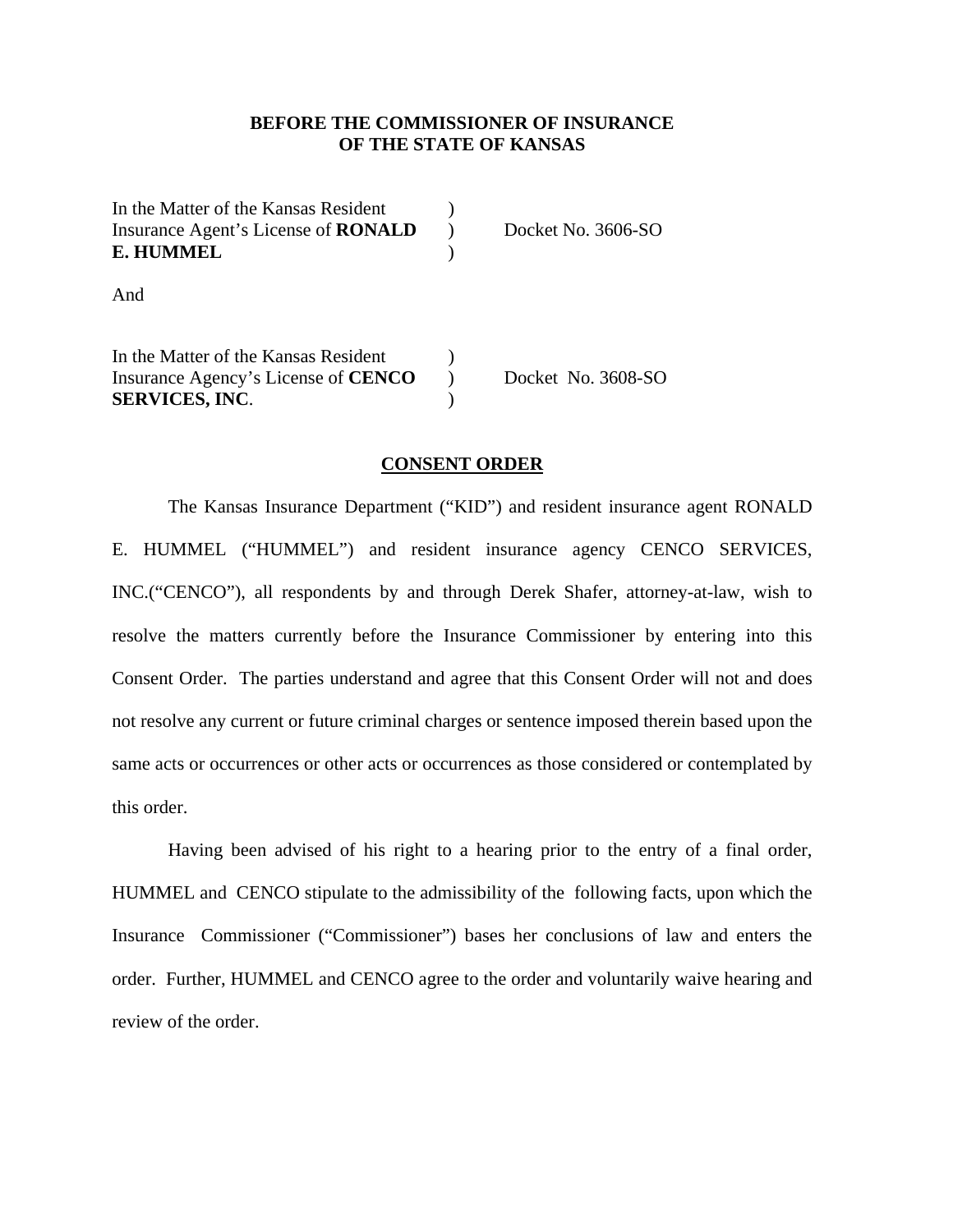#### **Findings Of Fact**

The parties stipulate to the admissibility of all facts contained in the Findings of Fact portions of the January 4, 2007 Summary Orders in Docket Nos. 3606-SO and 3608-SO. Said facts are neither admitted nor denied by HUMMEL or CENCO, but are recognized by all as admissible, and state as follows:

 1. On October 19, 2006, Anti-Fraud Director Ted Clark of the Kansas Insurance Department (KID) received information from St. John National Bank Security Officer Terri Koelsch that she suspected that an insurance agent was floating advanced premiums of a bank customer. Director Clark then requested that KID Chief Fraud Investigator Randy Adair contact Ms. Koelsch.

 2. On October 25, 2006, Mr. Adair telephoned Terri Koelsch at the St. John National Bank. Ms. Koelsch stated that 92 year-old had approximately \$86,000.00 in unaccounted for checks that she had written to a variety of insurance companies, plus an insurance agency named CENCO Services, Inc. CENCO Services is owned and operated by RONALD E. HUMMEL (HUMMEL).

 3. Ms. Koelsch stated that at HUMMEL's request, Ms. had issued \$279,926.00 in checks from her checking account between June of 2003 and October of 2006. In that same time period, there were deposits from CENCO Services into Mrs.

 account totaling \$193,328.27. These deposits were for various amounts and appeared in the months after Ms. had written checks for insurance. The amounts, for both out-going and in-coming checks, the payees and dates that the checks were written were placed into a spreadsheet format by Ms. Koelsch and forwarded to KID for examination.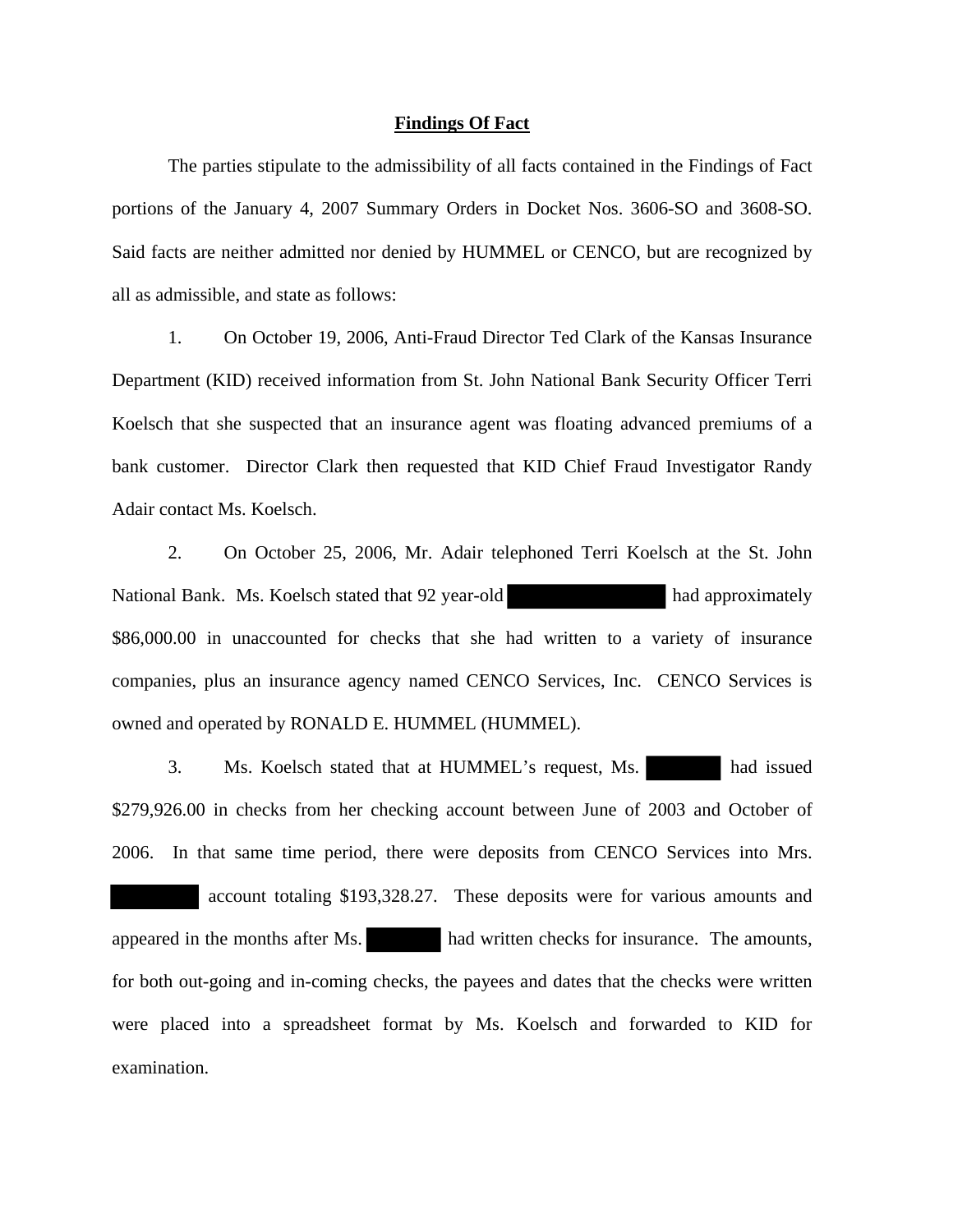4. The insurance companies listed as payees on Ms. out-going

checks included: (1) United American; (2) United Security Assurance; (3) American Fidelity and Liberty (AF&L); (4) Guarantee Trust Life (GTL); and, (5) American Network.

5. Ms. Koelsch met with and secured a letter of complaint.

A copy of her complaint, copies of checks written to the insurance companies and to

CENCO, plus copies of deposit slips for checks received from CENCO and deposited into

Ms. **account were forwarded to KID.** 

6. Examination of the material resulted in the following findings:

 A) From December 9, 2004 to September 26, 2006, Ms. wrote nine (9) checks, totaling \$38,563.00, to United American Insurance Company that were unrelated to any insurance policy. American Senior Internal Auditor Kim Hester verified that the checks were never received by the company. Each check was endorsed with "UNITED AMERICAN INS. CO." and "CENCO SERVICES, INC."

 B) From July 20, 2004 to April 18, 2006, Ms. wrote nine (9) checks, totaling \$49,211.00, to United Security Assurance Company that were unrelated to any insurance policy. United Security Assurance Company Corporate Secretary Cecelia Zbyszinski verified that the checks were never received by the company. Each check was endorsed with the "CENCO SERVICES, INC." stamp with "United Security" handwritten above the stamp.

 C) From September 14, 2003 to February 24, 2005, Ms. wrote six (6) checks, totaling \$30,456.00, to American Fidelity and Liberty Insurance Company (AF&L) that were unrelated to any insurance policy. The checks were endorsed "AF&L INSURANCE, CO" and "Cenco Services, Inc." or "AMERICAN FIDELITY & LIBERTY" and "Cenco Services, Inc." American Fidelity and Liberty Compliance Analyst Cheryl Pochik verified that the checks were never received by the company.

 D) From June 29, 2006 to August 21, 2006, Ms. wrote four (4) checks, totaling \$21,550.00, to Guarantee Trust Life Insurance Company (GTL) that were unrelated to any insurance policy. The checks were endorsed "GUARANTEE TRUST LIFE INS. CO." and "Cenco Services Inc." Guarantee Trust Life Insurance Company Senior Analyst Brenda Young verified that the checks were never received by the company.

 E) From December 6, 2004 to September 18, 2006, Ms. wrote nine (9) checks, totaling \$47,725.00, to American Network Insurance Company that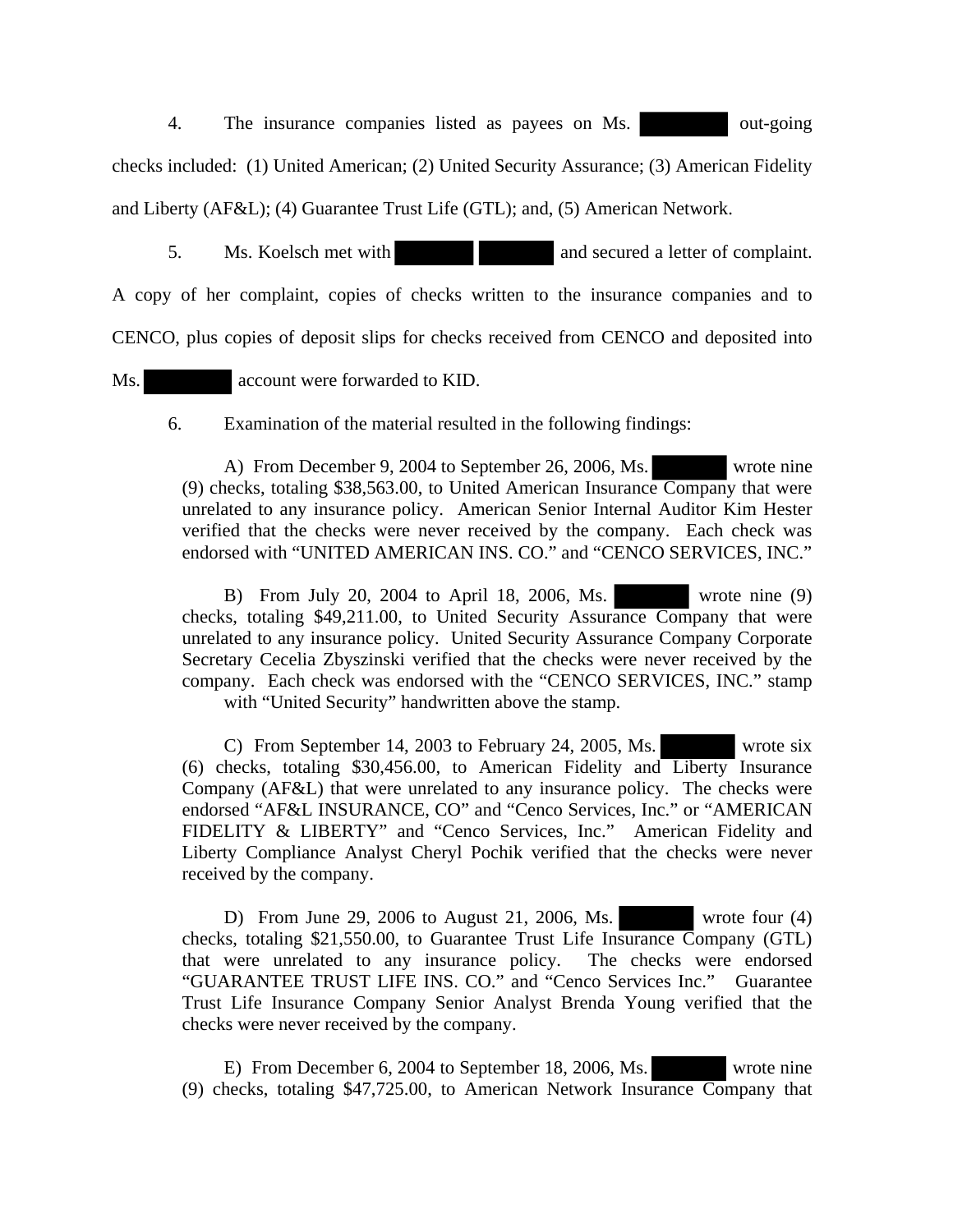were unrelated to any insurance policy. The checks were endorsed "CENCO SERVICES, INC." with "American Network" handwritten above the stamp. Carl Desko, Special Projects, Legal Department of American Network Insurance Company verified that the checks were never received by them.

 F) From October 4, 2004 to September 26, 2006, Ms. wrote thirteen (13) checks, totaling \$57,150.00, to Cenco Services, Inc. The checks were endorsed with the "CENCO SERVICES, INC." stamp. These checks were unrelated to any insurance policy or application.

 7. Affiant spoke to Ms. who stated that HUMMEL had been her insurance agent for some time. Through the years HUMMEL would arrange to come to her home in St. John (Stafford County, Kansas) to conduct insurance business. HUMMEL would tell Ms. that he wanted to look for or had found insurance that she needed. HUMMEL would then have Ms. write out a check to a specific insurance company for a specified amount. Ms. trusted HUMMEL and believed that the checks that she wrote were to procure or maintain her insurance policies. At no time did she "loan" money to HUMMEL for any reason.

8. The aforementioned checks were sorted by company and the following was

found:

## **UNITED AMERICAN**

On October 25, 2006, Mr. Adair contacted Kim Hester, Sr. Internal Auditor – Fraud Division, at United American Insurance Company to advise that the Kansas Insurance Department was conducting an investigation regarding the policies of A request for policy and application information concerning was faxed to Ms. Hester.

On November 2, 2006, KID received a facsimile reply with a spreadsheet indicating twelve policies for Ms. from October 16, 1990 to the present. Of these policies, only two are in-force and one is considered active at a reduced value.

These three policies were found to be: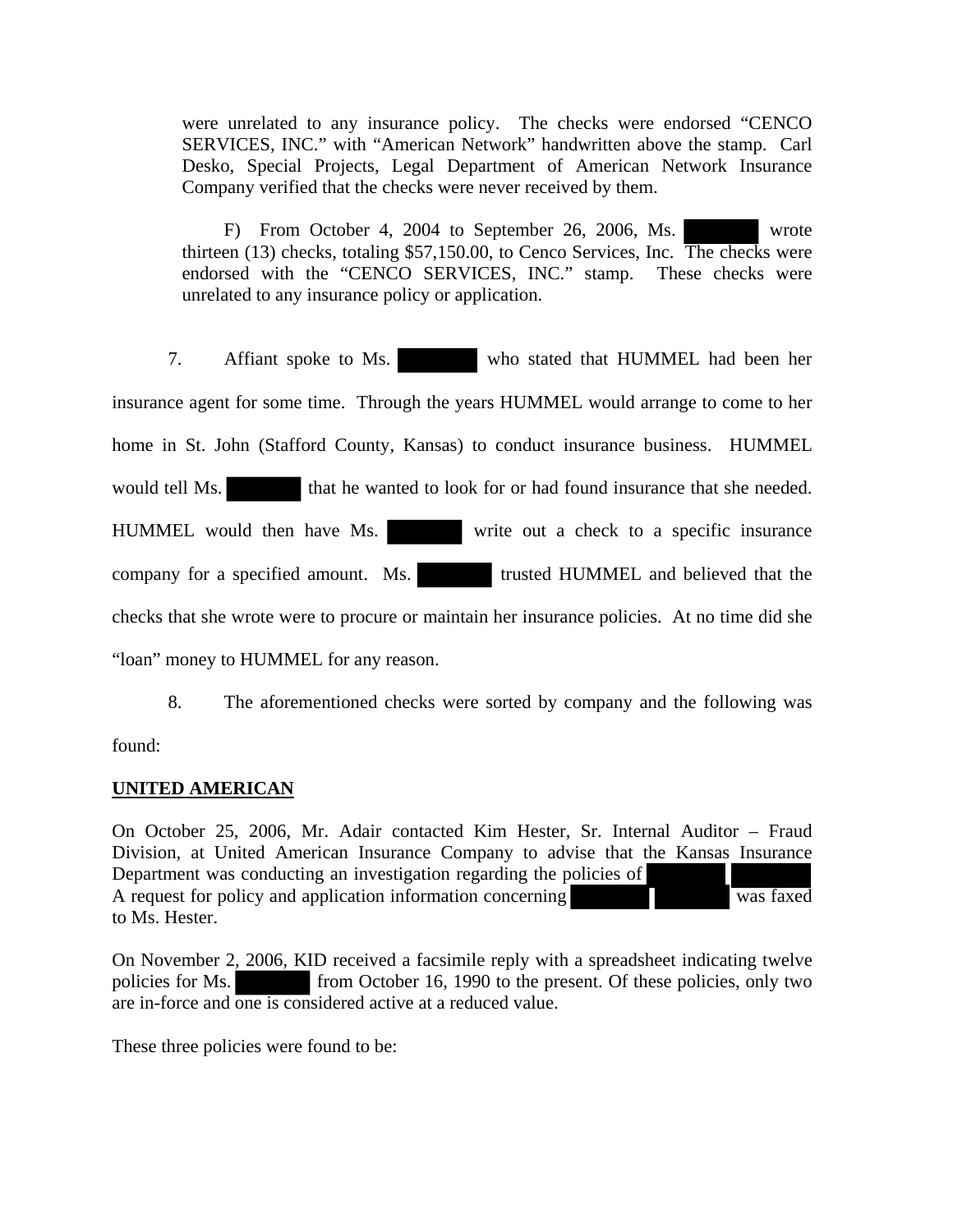- Policy # a Hospital Indemnity policy with an annual premium of \$429.00, issued March 16, 2005.
- Policy # a Medicare Supplement plan "F" Policy with an annual premium \$3,072.00l, issued July 18, 2005
- Policy # is a paid-up life insurance policy in the amount of \$4,807.00, issued October 31, 1990. This policy was reduced from a face value of \$7,800.00 in 1997 when the annual premium of \$960.00 was not made. A note on the spreadsheet states: "The loan is in danger of exceeding the cash value of the policy with the next interest accrual." Kim Hester of American United Insurance Company explained that once the premium payments stop, the policy borrows against its own cash value to pay the premium. The cash value is about to be depleted and will no longer support the policy causing it to cancel. I contacted Ms. with this information."

On November 3, 2006, Mr. Adair telephoned Kim Hester of United American to review the summary she provided regarding Ms. insurance accounts through CENCO and to inform her of the checks KID had received from St. John National Bank that Ms. made to United American. Mr. Adair faxed copies of the checks and requested verification as to whether the company ever received the checks and to inquire of HUMMEL'S commission information and account history.

Ms. Hester verified in a letter dated November 14, 2006, that checks # # # # and # were never received as premium payments on any United American policy and were never submitted to United American with any application for insurance coverage. Check  $#$  was overlooked in the original request. On November 27, 2006, a copy of check # was faxed to Kim Hester to verify whether it was ever received by United American. Mr. Adair was informed that, again, it was never received by the company.

On December 12, 2006, Mr. Adair reviewed the applications he obtained from HUMMEL's files and compared those to the files provided by United American. It was discovered that a "Medicare Supplement F Application" dated December 9, 2004, which was found in HUMMEL'S files, was not included in the United American files. That application corresponded to check # for \$3,036.00 written to United American by Ms. A copy of check # from St. John National Bank shows that it was endorsed with a United American Insurance Co. and CENCO Services stamp. Mr. Adair faxed a copy of the application and check to Kim Hester at United American, who advised neither was ever received by the company.

Ms. wrote nine (9) checks to United American Insurance Company totaling \$38,563.00 that were never received by the company. In each instance, the following checks were endorsed "For Deposit Only" into CENCO's business account: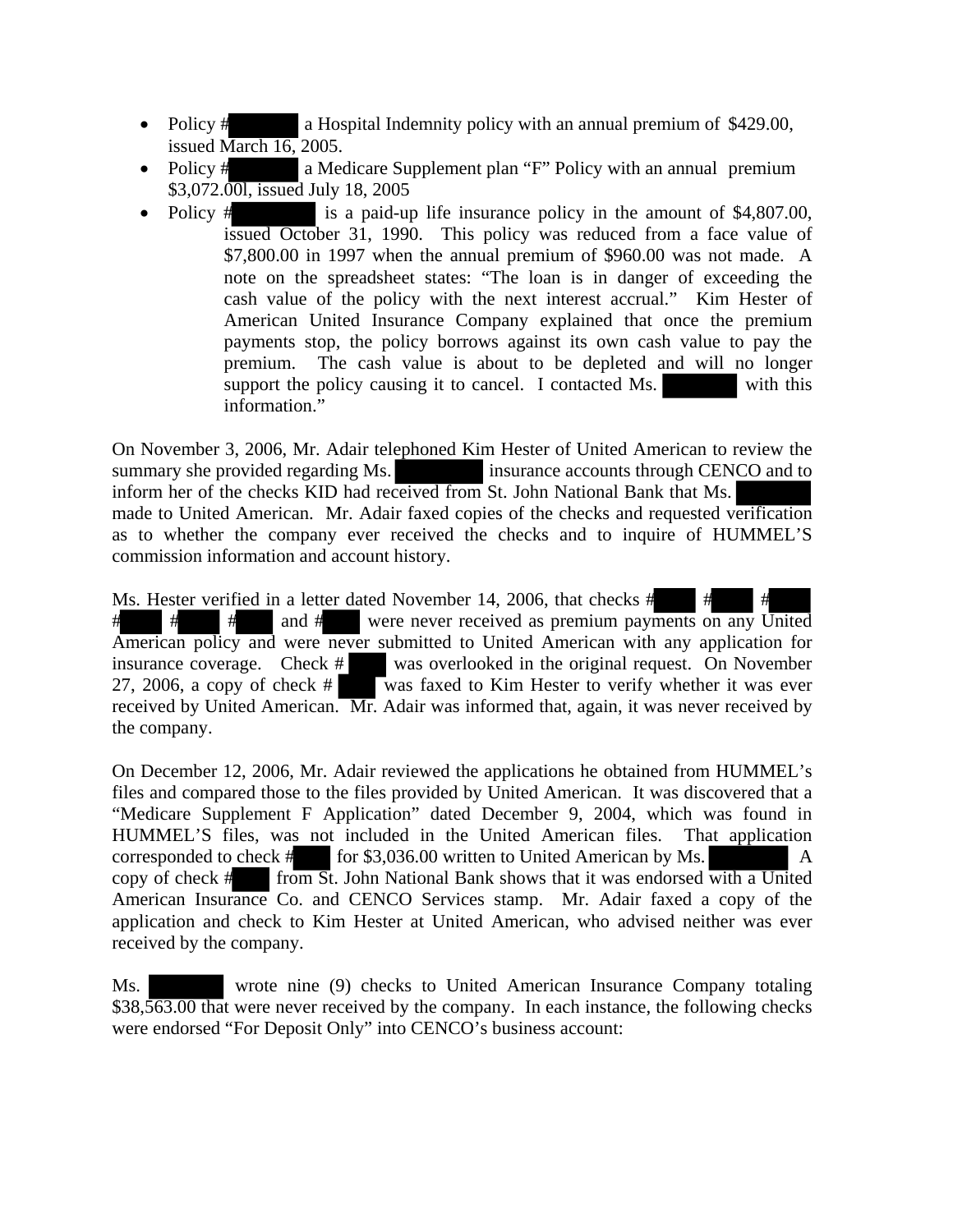| <b>CHECK#</b> | <b>DATE</b> | <b>AMOUNT</b> | <b>PAYEE</b>                            | <b>Endorsed</b><br>By                           | <b>Memo</b><br>Line |
|---------------|-------------|---------------|-----------------------------------------|-------------------------------------------------|---------------------|
|               | 12/9/04     | \$3036.00     | <b>United American</b><br>Ins.          | <b>United Am</b><br><b>CENCO Services</b>       |                     |
|               | 12/14/05    | \$3500.00     | <b>United American</b>                  | United Am<br><b>CENCO Services</b>              |                     |
|               | 3/6/06      | \$3500.00     | <b>United American</b><br>Insurance Co. | United Am<br><b>CENCO Services</b>              | <b>HIACS</b>        |
|               | 6/6/06      | \$6666.00     | <b>United American</b><br>Insurance Co. | United Am<br><b>CENCO Services</b>              | HIXC-S              |
|               | 6/21/06     | \$6200.00     | <b>United American</b><br>Insurance Co. | <b>United American</b><br><b>CENCO Services</b> |                     |
|               | 7/12/06     | \$3036.00     | <b>United American</b><br>Insurance Co. | <b>United Am</b><br>#<br><b>CENCO Services</b>  |                     |
|               | 9/11/06     | \$4500.00     | <b>United American</b><br>Insurance Co. | <b>United American</b><br><b>CENCO Services</b> | <b>YIXC</b>         |
|               | 9/25/06     | \$4000.00     | <b>United American</b><br>Insurance Co. | <b>United Am</b><br><b>CENCO Services</b>       | <b>LTC</b>          |
|               | 9/26/06     | \$4125.00     | <b>United American</b><br>Insurance Co. | <b>United American</b><br><b>CENCO Services</b> |                     |
|               |             |               |                                         |                                                 |                     |

**Total \$38,563.00** 

## **UNITED SECURITY ASSURANCE**

On October 25, 2006, Mr. Adair contacted Martha Stephens, Vice President of Operations for United Security Assurance, to advise that the Kansas Insurance Department was conducting an investigation regarding the policies of A request for policy and application information concerning was faxed to the company.

On October 27, 2006, Mr. Adair received a facsimile reply containing application and policy information. There were no policies currently active with United Security Assurance.

Previous policy history indicates:

- Hospital Indemnity Policy application date  $7/21/01$ , was cancelled  $1/1/02$ .
- Hospital Indemnity Policy application date  $3/15/02$ , was cancelled  $12/15/02$
- Hospital Indemnity Policy application date  $7/3/02$ , was discontinued  $8/15/03$ and was later replaced with Hospital Indemnity policy having a home health care rider, application date 8/3/06 and cancelled 12/15/03.
- Long Term Care Policy application dated 10/20/04, was rejected by the company.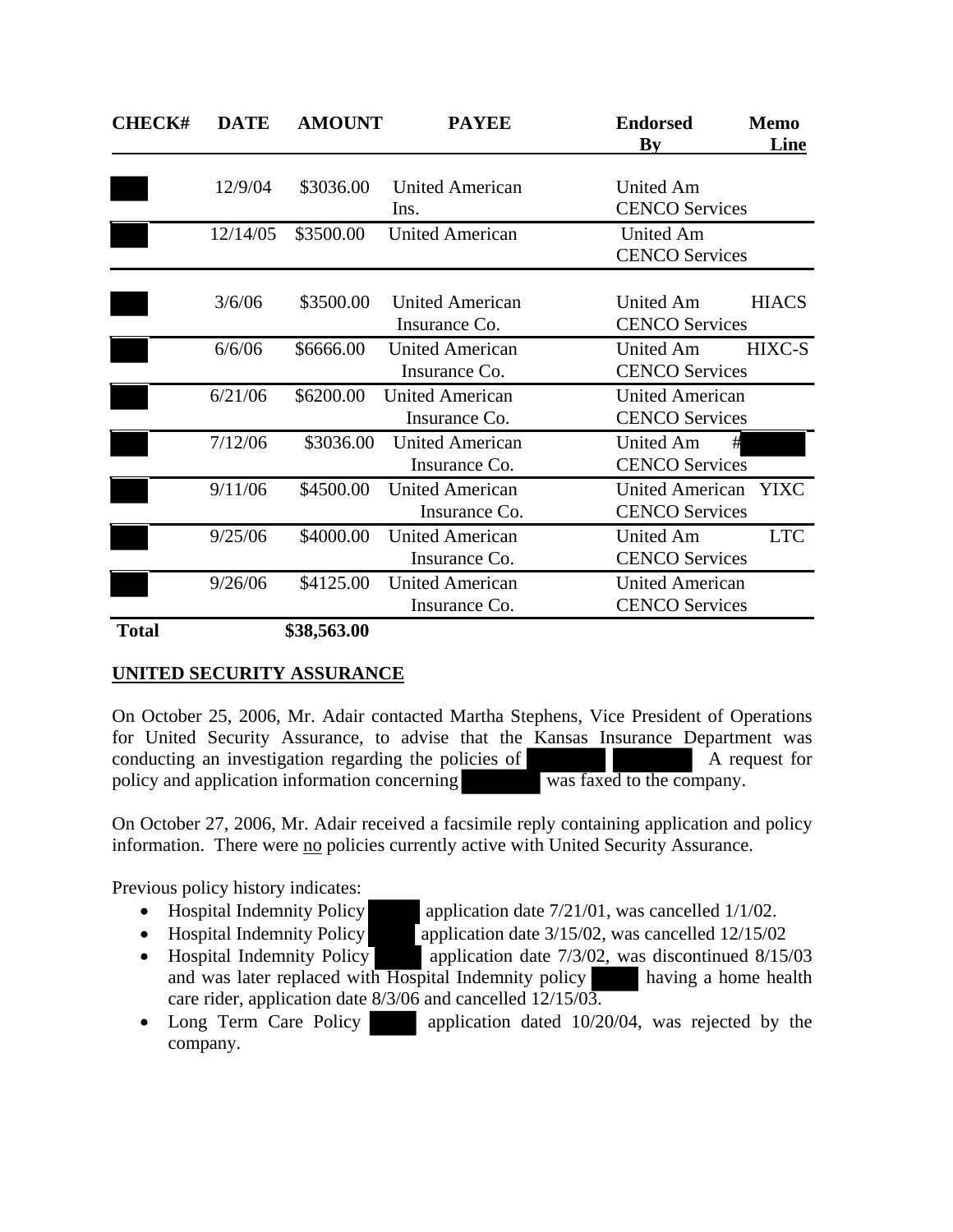A time line showing the above policy periods indicates that rather than allowing any of the policies to simply renew, Ms. was sold a new Hospital Indemnity Policy once the existing policy either canceled or had lapsed.

On November 3, 2006, Mr. Adair faxed a request for verification of the checks written by Ms. to United Security Assurance that had been endorsed with a stamp for CENCO Services with "United Security" handwritten above the stamp.

In a letter dated November 8, 2006, United Security Assurance Corporate Secretary Cecelia Zbyszinski responded that the nine (9) checks listed below totaling \$49,211.00 were never received by the company. In each instance, the checks were endorsed "For Deposit Only" into CENCO's business account. The letter also indicated that CENCO Services banking authority was revoked in May of 2006 due to its high debit balance. CENCO Services owes United Security Assurance \$23,299.00. Revocation of the banking authority will not allow CENCO to accept or deposit checks in the name of United Security Assurance.

| <b>CHECK#</b> | <b>DATE</b> | <b>AMOUNT</b> | <b>PAYEE</b>                                    | <b>Endorsed</b><br>By                           | <b>Memo</b><br>Line |
|---------------|-------------|---------------|-------------------------------------------------|-------------------------------------------------|---------------------|
|               | 7/20/04     | \$5505.00     | <b>United Security</b>                          | <b>United Sec</b><br><b>CENCO Services</b>      |                     |
|               | 5/23/05     | \$3150.00     | <b>United Security</b>                          | <b>United Security</b><br><b>CENCO Services</b> |                     |
|               | 8/18/05     | \$6425.00     | <b>United Security</b>                          | <b>United Security</b><br><b>CENCO Services</b> |                     |
|               | 9/8/05      | \$6425.00     | <b>United Security</b>                          | <b>United Security</b><br><b>CENCO Services</b> | LTC01               |
|               | 10/3/05     | \$5871.40     | <b>United Security</b><br>Assurance             | <b>United Security</b><br><b>CENCO Services</b> | LUTC1               |
|               | 12/5/05     | \$3500.00     | <b>United Security</b>                          | <b>United Security</b><br><b>CENCO Services</b> |                     |
|               | 1/3/06      | \$6100.00     | <b>United Security</b>                          | <b>United Security</b><br><b>CENCO Services</b> |                     |
| Counter       | 2/27/06     | \$4985.00     | <b>United Security</b><br>Assurance             | <b>United Security</b><br><b>CENCO Services</b> | LTC1                |
|               | 4/18/06     | \$7250.00     | <b>United Security</b><br><b>CENCO Services</b> | <b>United Security</b>                          | LTC01               |
| <b>Total</b>  |             | \$49,211.00   |                                                 |                                                 |                     |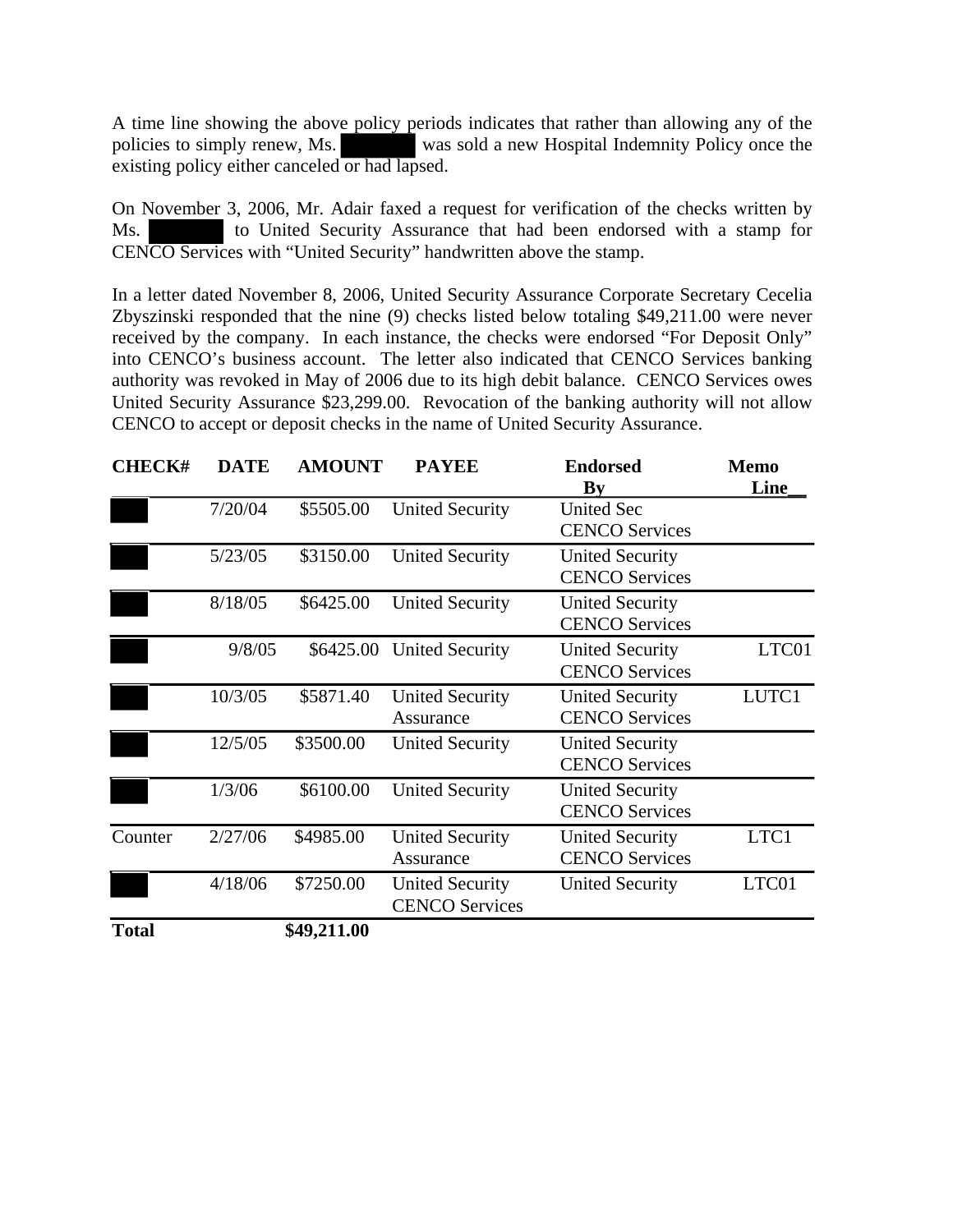## **AMERICAN NETWORK**

On October 25, 2006, Mr. Adair faxed a request to American Network for information policy and application information concerning

According to a reply letter dated October 30, 2006, from Tracy Gause, Review Specialist for American Network, an application for insurance was made by Ms. in 1998 that was denied. This was the only business on record for

On November 3, 2006, a request for verification of nine (9) checks written totaling \$47,725.00 by Ms. was faxed to American Network. Each of those checks was endorsed "For Deposit Only" with a CENCO Services stamp and included a handwritten "American Network."

KID received a reply dated November 9, 2006 from Carl Desko, Special Projects, which indicated that American Network never received any of the following nine (9) checks written by Ms.

| <b>CHECK#</b> | <b>DATE</b> | <b>AMOUNT</b> | <b>PAYEE</b>                   | <b>Endorsed</b><br>$\mathbf{B}\mathbf{v}$        | <b>Memo</b><br>Line |
|---------------|-------------|---------------|--------------------------------|--------------------------------------------------|---------------------|
|               | 12/6/04     | \$3750.00     | <b>American Network</b><br>Ins | <b>American Network</b><br><b>CENCO Services</b> |                     |
|               | 6/6/05      | \$3100.00     | <b>American Network</b>        | <b>American Network</b><br><b>CENCO Services</b> |                     |
|               | 8/15/05     | \$3200.00     | <b>American Network</b>        | <b>American Network</b><br><b>CENCO Services</b> |                     |
|               | 11/3/05     | \$4975.00     | <b>American Network</b>        | <b>American Network</b><br><b>CENCO Services</b> | <b>LTC</b>          |
|               | 7/12/06     | \$8200.00     | <b>American Network</b>        | <b>American Networ</b><br><b>CENCO Services</b>  |                     |
|               | 7/17/06     | \$6500.00     | <b>American Network</b>        | <b>American Network</b><br><b>CENCO Services</b> |                     |
|               | 7/27/06     | \$6200.00     | <b>American Network</b>        | <b>American Network</b><br><b>CENCO Services</b> |                     |
|               | 9/11/06     | \$6000.00     | <b>American Network</b>        | <b>American Network</b><br><b>CENCO Services</b> | Alpha <sub>2</sub>  |
|               | 9/18/06     | \$5800.00     | <b>American Network</b>        | <b>American Network</b><br><b>CENCO Services</b> | <b>LTC</b>          |
| <b>Total</b>  |             | \$47,725.00   |                                |                                                  |                     |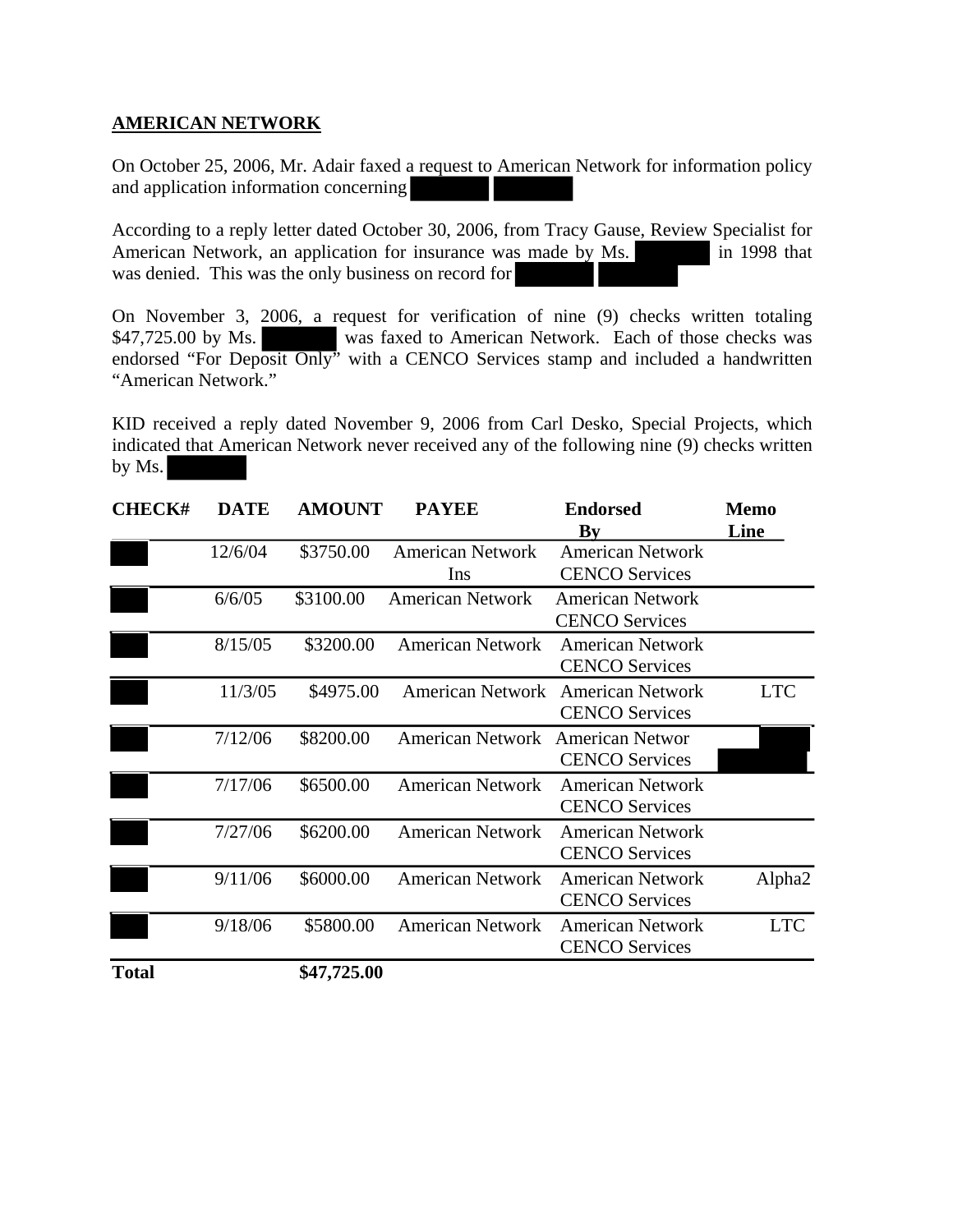# **AMERICAN FIDELITY AND LIBERTY (A. F. & L.)**

On October 25, 2006, Mr. Adair contacted Rich Danese of American Fidelity and Liberty **(**AF&L) Insurance Company to advise that the Kansas Insurance Department was conducting an investigation regarding the policies of A request for policy and application information concerning was faxed to AF&L.

On October 27, 2006, a facsimile reply from Cheryl Pochik, Compliance Analyst for AF&L, containing application and policy information concerning Ms. was received. The letter indicated the following policy history:

- Long-Term Care (LTC) applied 10/16/99, lapsed for non-payment 10/16/2000.
- Comprehensive LTC applied 6/17/2000, with a change in benefits made 3/2002, lapsed 6/17/2002.
- Home Health Care (HHC) applied 10/15/2000, cancelled by request 6/15/2001.
- Comp LTC applied  $9/22/2002$ , with an increase in benefits made  $11/2/2002$ , lapsed for non-payment 10/22/2003.
- LTC applied  $4/16/2003$  is currently active and in force through  $1/16/2007$ .
- LTC applied  $6/30/2003$  to change policy # Policy # lapsed for nonpayment on 10/22/2004.
- # Hospital Indemnity (HIP) applied  $3/15/2004$ , request to cancel  $3/5/2005$ . (Note the switch to this company and back again to United Security Assurance for Hospital Indemnity policies.)

The policy history indicates several long-term care policies were in force at the same time and when policy  $\#$  expired, a new policy ( $\#$  was sold rather than allowing the policy to simply renew.

On November 3, 2006, Mr. Adair faxed a request for verification of Ms. checks written to AF&L that had been endorsed with a stamp indicating American Fidelity and Liberty and CENCO Services.

While four (4) checks (#  $\#$  # and # were actually received as premium payments, Ms Pochik advised that the following six (6) checks totaling \$30,456.00 written by Ms. were never received by AF&L:

| <b>CHECK#</b> |          | DATE AMOUNT | <b>PAYEE</b> | <b>Endorsed</b>       | <b>Memo</b> |
|---------------|----------|-------------|--------------|-----------------------|-------------|
|               |          |             |              | Bv                    | Line        |
|               | 9/14/03  | \$8804.00   | AF&L         | AF&L                  |             |
|               |          |             |              | <b>CENCO Services</b> |             |
|               | 11/24/03 | \$5568.00   | AF&L         | AF&L                  |             |
|               |          |             |              | <b>CENCO Services</b> |             |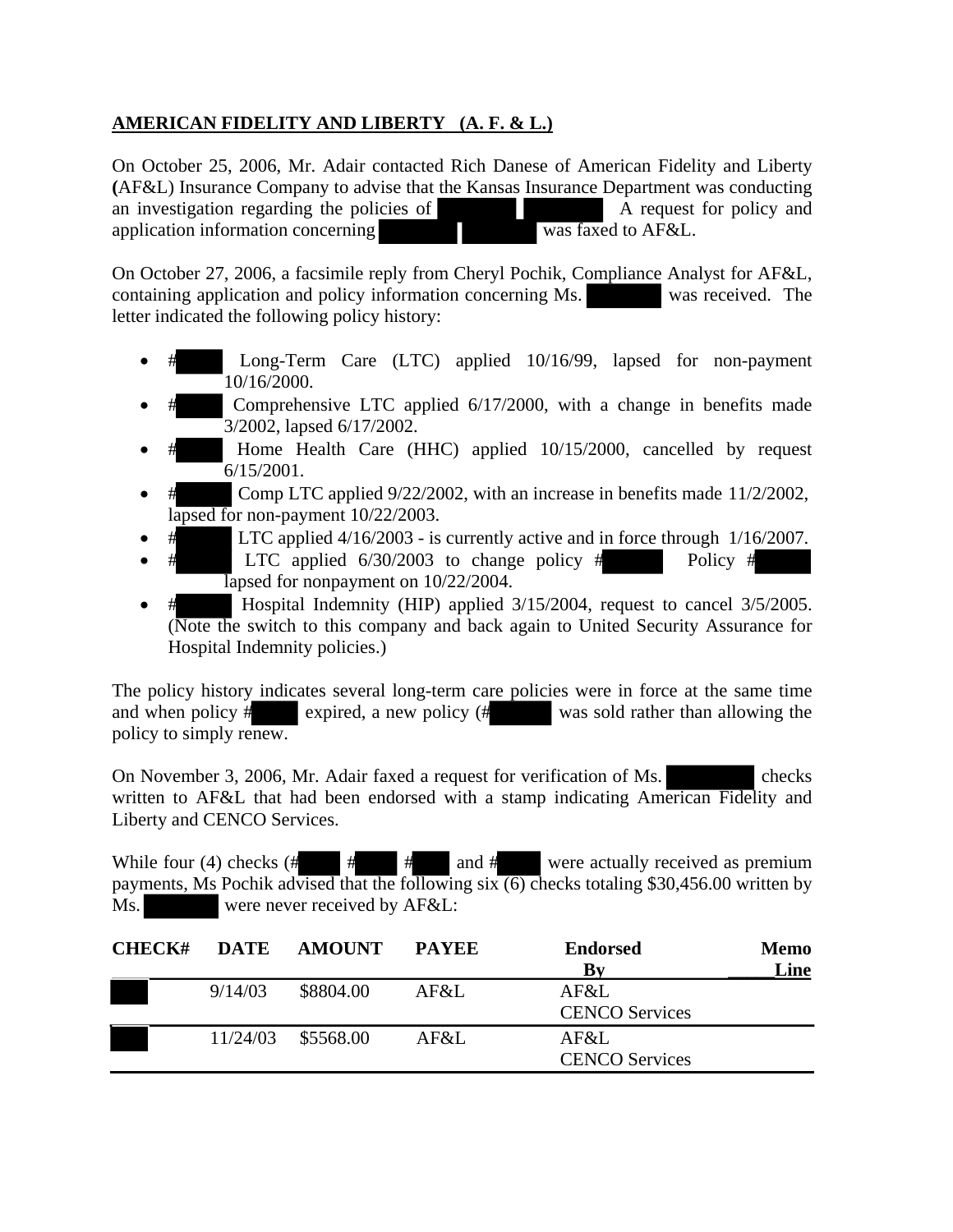| <b>Total</b> |         | \$30,456,00 |      |                               |      |
|--------------|---------|-------------|------|-------------------------------|------|
|              | 2/24/05 | \$3974.00   | AF&L | AF&L<br><b>CENCO Services</b> |      |
|              | 2/9/05  | \$3645.00   | AF&L | AF&L<br><b>CENCO Services</b> | 0164 |
|              | 1/27/05 | \$5265.00   | AF&L | AF&L<br><b>CENCO Services</b> | HHC4 |
|              | 9/15/04 | \$3200.40   | AF&L | AF&L<br><b>CENCO Services</b> | 02   |

In each instance, the checks listed above were endorsed "For Deposit Only" into CENCO's business account.

## **GUARANTEED TRUST LIFE (GTL)**

On October 31, 2006, Mr. Adair contacted Brenda Young, Compliance Officer for GTL, to advise that KID was conducting an investigation regarding the policies of A request for policy history concerning Ms. was faxed to GTL.

On November 1, 2006 KID received a reply letter containing application and policy information for Ms. There were no policies currently active with GTL, but several paid-up policies exist. The letter indicated the following available policy history:

• Whole Life issued 9/26/2000, Reduced/Paid-Up

• Specified Disease issued 1/18/2005, lapsed 1/18/2006

• Medicare Supp F issued 3/5/2004, lapsed 11/2/2005

• Whole Life issued 6/8/2000, Reduced/Paid-Up

Note that there were two incidents of two whole life policies running concurrently. The reduced/paid-up provision indicates that each policy had a face value of \$10,000.00. Once the paid-up request was made, that face value dropped to \$735.00. Additionally, the Med F policy # issued in 2004 overlapped coverage with the United American policy which was issued in July of 2005.

On November 6, 2006, Mr. Adair faxed a request for verification of Ms. checks written to GTL that were endorsed with a stamp for Guarantee Trust Life Insurance Co. and CENCO Services.

In a letter dated November 11, 2006 , Brenda Young indicated that the following four (4) checks written by Ms. totaling \$21,550.00 were never received by GTL. Each check was stamped with "Guarantee Trust Life Ins. Co." and "Cenco Services, Inc.," including a designation, "For Deposit Only" into CENCO's business account.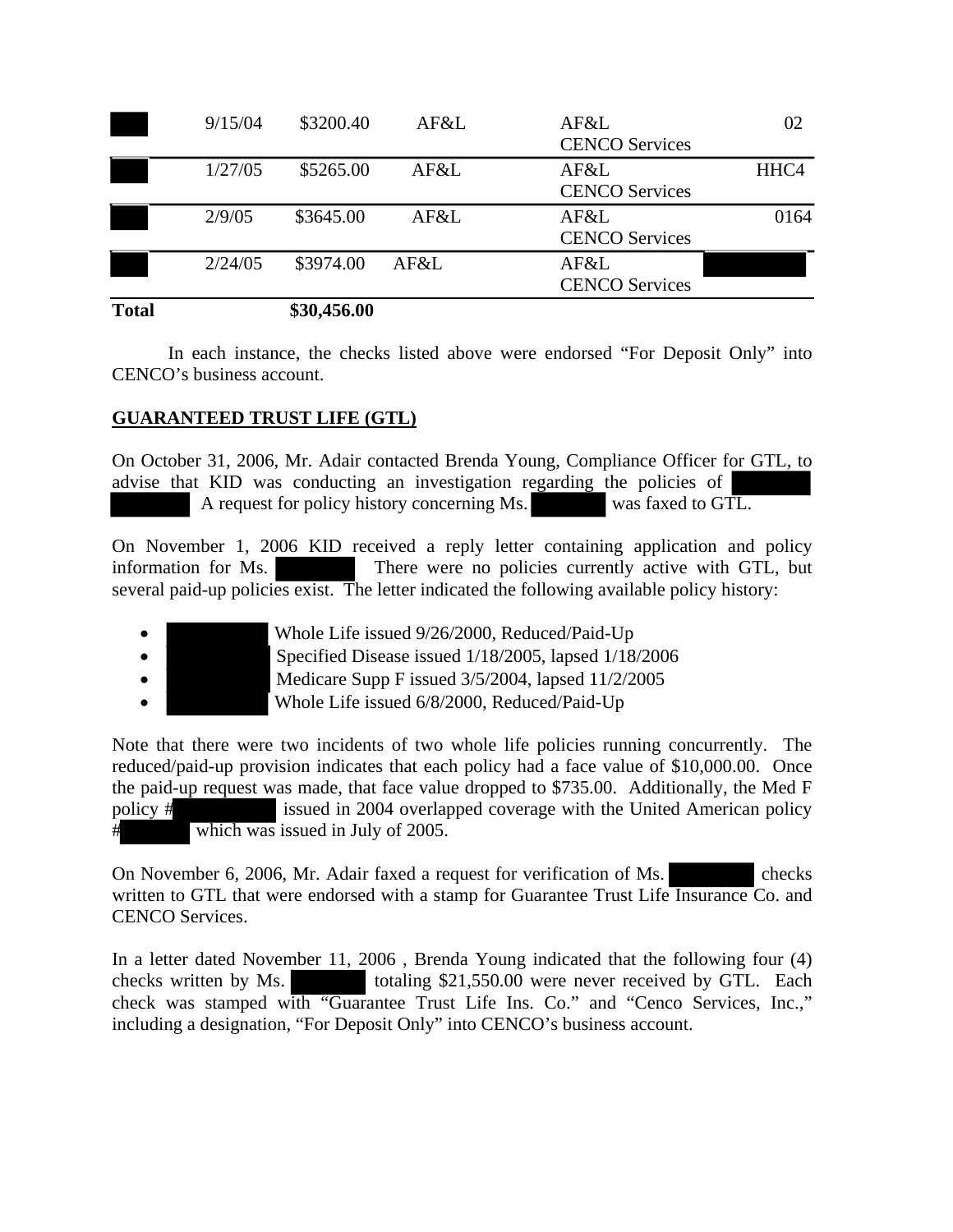| <b>CHECK#</b> | <b>DATE</b> | <b>AMOUNT</b>     | <b>PAYEE</b>                            | <b>Endorsed</b><br>$\mathbf{B}\mathbf{v}$       | <b>Memo</b><br>Line |
|---------------|-------------|-------------------|-----------------------------------------|-------------------------------------------------|---------------------|
|               | 6/29/06     | \$5500.00         | <b>Guarantee Trust</b><br>Life ins. Co. | <b>Guarantee Trust</b><br><b>CENCO Services</b> | App LTC 4           |
|               | 8/2/06      | \$5750.00         | <b>Guarantee Trust</b><br>Life Ins. Co. | <b>Guarantee Trust</b><br><b>CENCO Services</b> |                     |
|               | 8/11/06     | \$5450.00         | <b>Guarantee Trust</b><br>Life Ins. Co. | <b>Guarantee Trust</b><br><b>CENCO Services</b> | <b>HIP</b>          |
|               | 8/21/06     | \$4850.00         | <b>Guarantee Trust</b><br>Life Ins. Co. | <b>Guarantee Trust</b><br><b>CENCO Services</b> |                     |
| $T - 1$       |             | <u>ልኅ1 ፫፫ስ ስስ</u> |                                         |                                                 |                     |

**Total \$21,550.00** 

#### **CENCO Services**

CENCO Services is an insurance agency owned and operated by insurance agent RONALD E. HUMMEL.

The following thirteen (13) checks totaling \$57,150.00 were written by Ms. to CENCO Services. Copies of these checks were provided by the St. John National Bank and indicate that each check was endorsed "For Deposit Only" and deposited into the business account of CENCO Services.

| <b>CHECK#</b> | <b>DATE</b> | <b>AMOUNT</b> | <b>PAYEE</b>         | <b>Endorsed</b>        | <b>Memo</b> |
|---------------|-------------|---------------|----------------------|------------------------|-------------|
|               |             |               |                      | $\mathbf{B}\mathbf{v}$ | Line        |
|               |             |               |                      |                        |             |
|               | 10/4/04     | \$3865.00     | Cenco Services, Inc. | <b>CENCO Services</b>  |             |
|               | 3/2/05      | \$3500.00     | Cenco Services, Inc. | <b>CENCO Services</b>  | <b>HHC</b>  |
|               | 3/14/05     | \$3500.00     | Cenco Services, Inc. | <b>CENCO Services</b>  |             |
|               | 3/24/05     | \$1500.00     | Cenco Services       | <b>CENCO Services</b>  |             |
|               | 6/27/05     | \$2850.00     | Cenco Services       | <b>CENCO Services</b>  |             |
|               | 10/28/05    | \$5250.00     | Cenco Services       | <b>CENCO Services</b>  | <b>LTC</b>  |
|               | 11/15/05    | \$4950.00     | Cenco Service        | <b>CENCO Services</b>  |             |
|               | 11/23/05    | \$5025.00     | Cenco Services       | <b>CENCO Services</b>  | TempLoan    |
|               | 1/3/06      | \$4450.00     | Cenco                | <b>CENCO Services</b>  |             |
|               | 1/17/06     | \$4200.00     | Cenco Services       | <b>CENCO Services</b>  |             |
|               | 2/21/06     | \$8750.00     | Cenco Services       | <b>CENCO Services</b>  | <b>HHC</b>  |
|               | 3/13/06     | \$3310.00     | Cenco Services       | <b>CENCO Services</b>  |             |
|               | 9/26/06     | \$6000.00     | Cenco Services       | <b>CENCO Services</b>  |             |
| <b>Total</b>  |             | \$57,150.00   |                      |                        |             |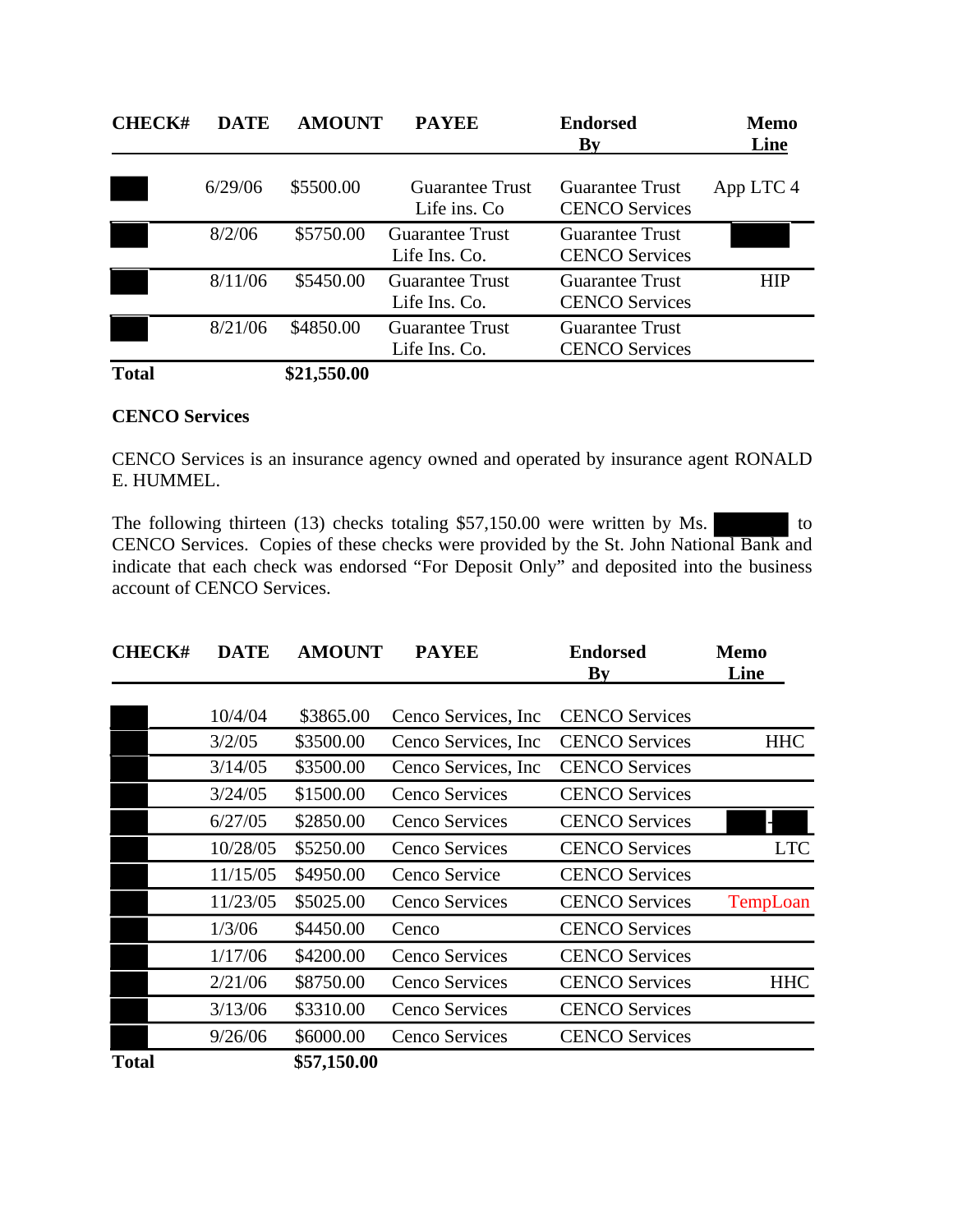9. On November 15, 2006, Mr. Adair met with HUMMEL at his agency office, 122 West  $4<sup>th</sup>$  Street, Hutchinson, Kansas. HUMMEL admitted that he had "screwed up" and was using the proceeds from Ms. checks to create a positive cash flow for his agency, CENCO SERVICES, Inc. HUMMEL further described the agency as being "in the hole" and in debt to several insurance companies. HUMMEL stated that he had been paying back Ms. in incremental payments, but had gotten behind.

 10. Additionally, HUMMEL admitted that he had borrowed money from another insured for business purposes and had signed promissory notes to that effect.

 11. On November 26, 2006, KID received a six-page fax from HUMMEL. The cover letter was on CENCO Services, Inc. letterhead. Included in the fax were copies of HUMMEL's check register with a log of checks that he had written to as "refunds." In his letter, HUMMEL acknowledges that he still owes Ms. \$32,025.01. An examination of HUMMEL'S "notes payable" to Ms. reflects a total of \$32,025.01. This amount, however, did not include a check that HUMMEL wrote to Ms. on November 17, 2006 for \$10,125.00, which was later returned due to "Insufficient Funds." The difference between the amount of money HUMMEL took from Ms. and the amount reimbursed to her is \$42,150.01.

 12. On December 6, 2006, KID received a fax from United American Insurance Company that was actually a copy of a letter from HUMMEL dated November 26, 2006, written to United American. In that letter HUMMEL wrote: "*There is no way I can justify my actions, nor would excuses I can make be acceptable to United American or anyone else. I was experiencing a cash flow problem and I did what I thought I had to do to keep everything going," and "I do apologize to the company for my actions, and I do realize that*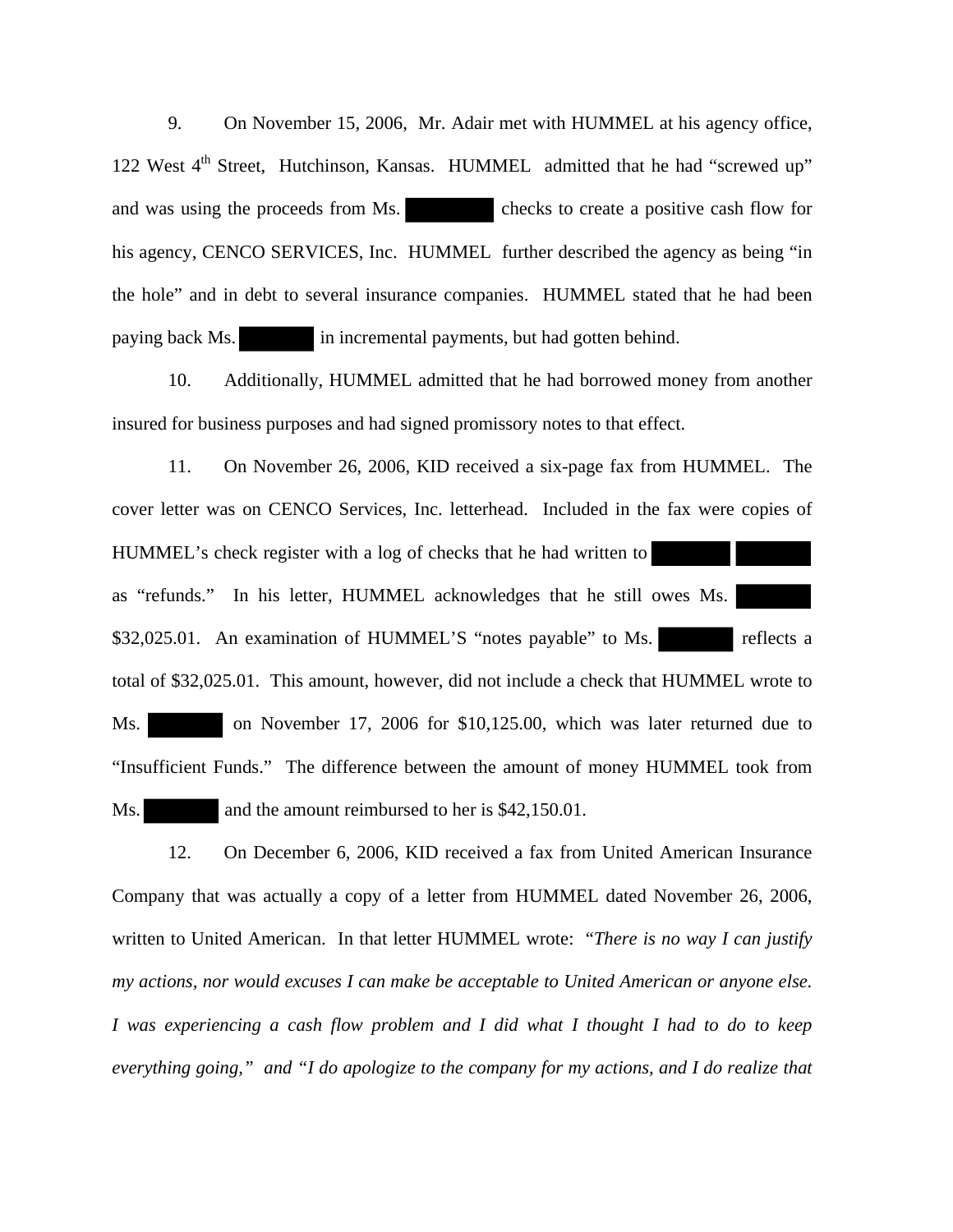*I have been in violation of insurance laws and company policy, and that I will suffer the consequences of my actions."*

#### **Applicable Law**

#### 13. K.S.A. 2006 Supp. 40-4909(a) provides, in relevant part:

"The commissioner may deny, suspend, revoke or refuse renewal of any license issued under this act if the commissioner finds that the applicant or license holder has: (4) Improperly withheld, misappropriated or converted any moneys or properties received in the course of doing insurance business; and, (8) Used any fraudulent, coercive, or dishonest practice, or demonstrated any incompetence, untrustworthiness, or financial irresponsibility in the conduct of business in this state or elsewhere. . .." K.S.A. 2006 Supp. 40-4909(a).

 14. The Commissioner may revoke any license issued under the Insurance Agents Licensing Act if the Commissioner finds that the interests of the insurer or the insurable interests of the public are not properly served under such license. K.S.A. 2006 Supp. 40- 4909(b).

#### **Conclusions Of Law**

 15. The Commissioner has jurisdiction over Respondents as well as the subject matter of this proceeding, and such proceeding is held in the public interest. The Commissioner finds, based on the facts contained in paragraphs 3 through 14, that Respondents have withheld, misappropriated or converted moneys received in the course of doing insurance business.

 16. The Commissioner has jurisdiction over Respondents as well as the subject matter of this proceeding, and such proceeding is held in the public interest. The Commissioner finds, based on the facts contained in paragraphs 3 through 14, that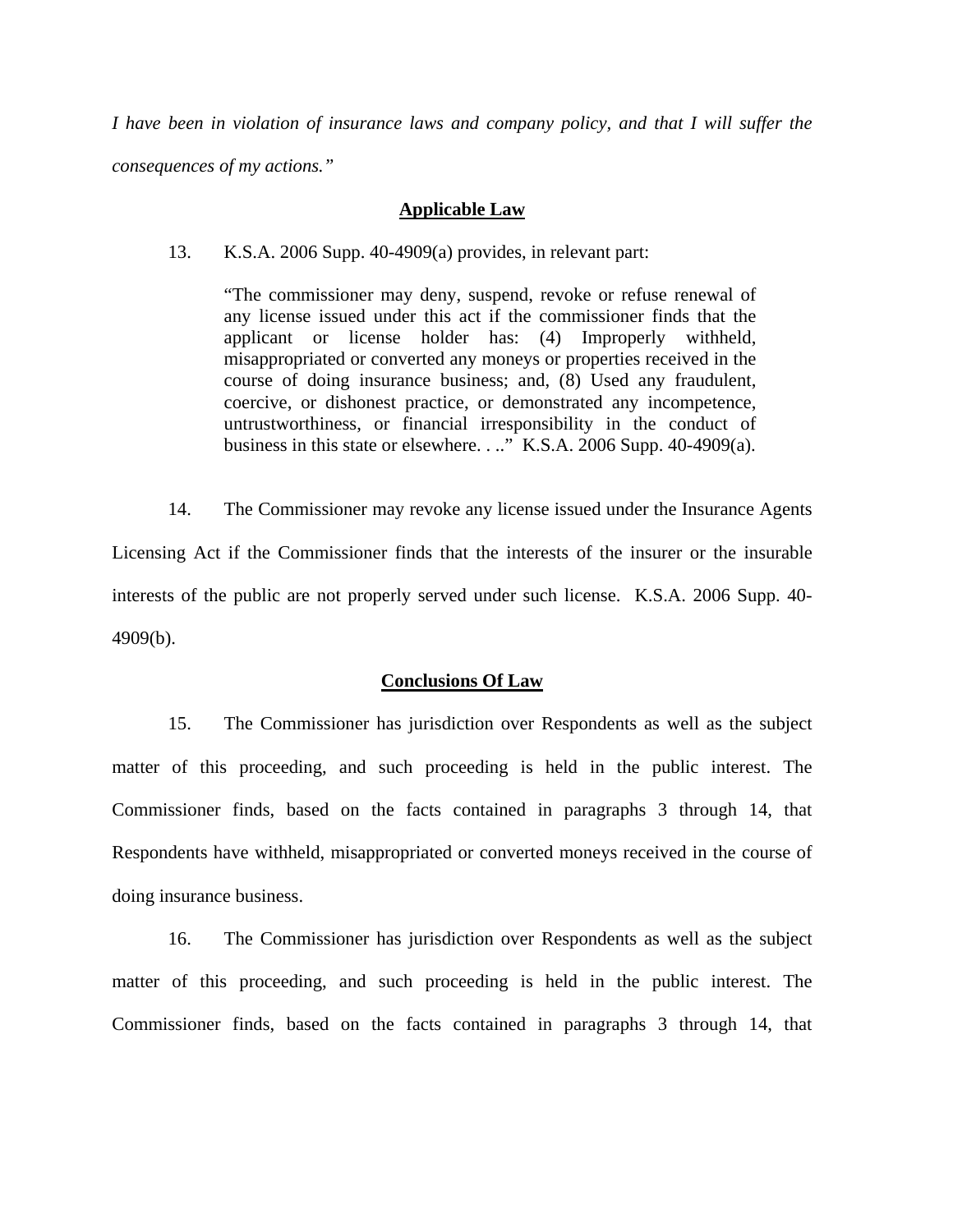Respondents have used fraudulent and dishonest practices, as well as, demonstrated incompetence, untrustworthiness, or financial irresponsibility in the conduct of business.

 17. The Commissioner concludes that sufficient grounds exist for the revocation of Respondents' insurance agent's and insurance agency licenses pursuant to K.S.A. 2006 Supp. 40-4909(a).

 18. As well, the Commissioner concludes that sufficient grounds exist for the revocation of Respondents' insurance agent's and agency licenses pursuant to K.S.A. 2006 Supp. 40-4909(b) because such licenses are not properly serving the interests of the insurer and the insurable interests of the public.

**IT IS THEREFORE ORDERED BY THE COMMISSIONER OF INSURANCE** that the Kansas resident insurance agent's license of **RONALD E. HUMMEL** and the Kansas resident insurance agency's license of **CENCO SERVICES, INC.** are hereby **REVOKED.**

**IT IS FURTHER ORDERED** that **RONALD E HUMMEL** and **CENCO SERVICES, INC.** shall each and both CEASE and DESIST from the sale solicitation, or negotiation of insurance and/or receiving compensation deriving from the sale, solicitation or negotiation of insurance conducted after the effective date of this order.

**IT IS FURTHER ORDERED** that **RONALD E. HUMMEL** shall pay restitution to for monies taken from her and not yet paid back, in the amount of \$42,150.01 on or before March 31, 2007 Said restitution shall be paid through the Kansas Insurance Department.